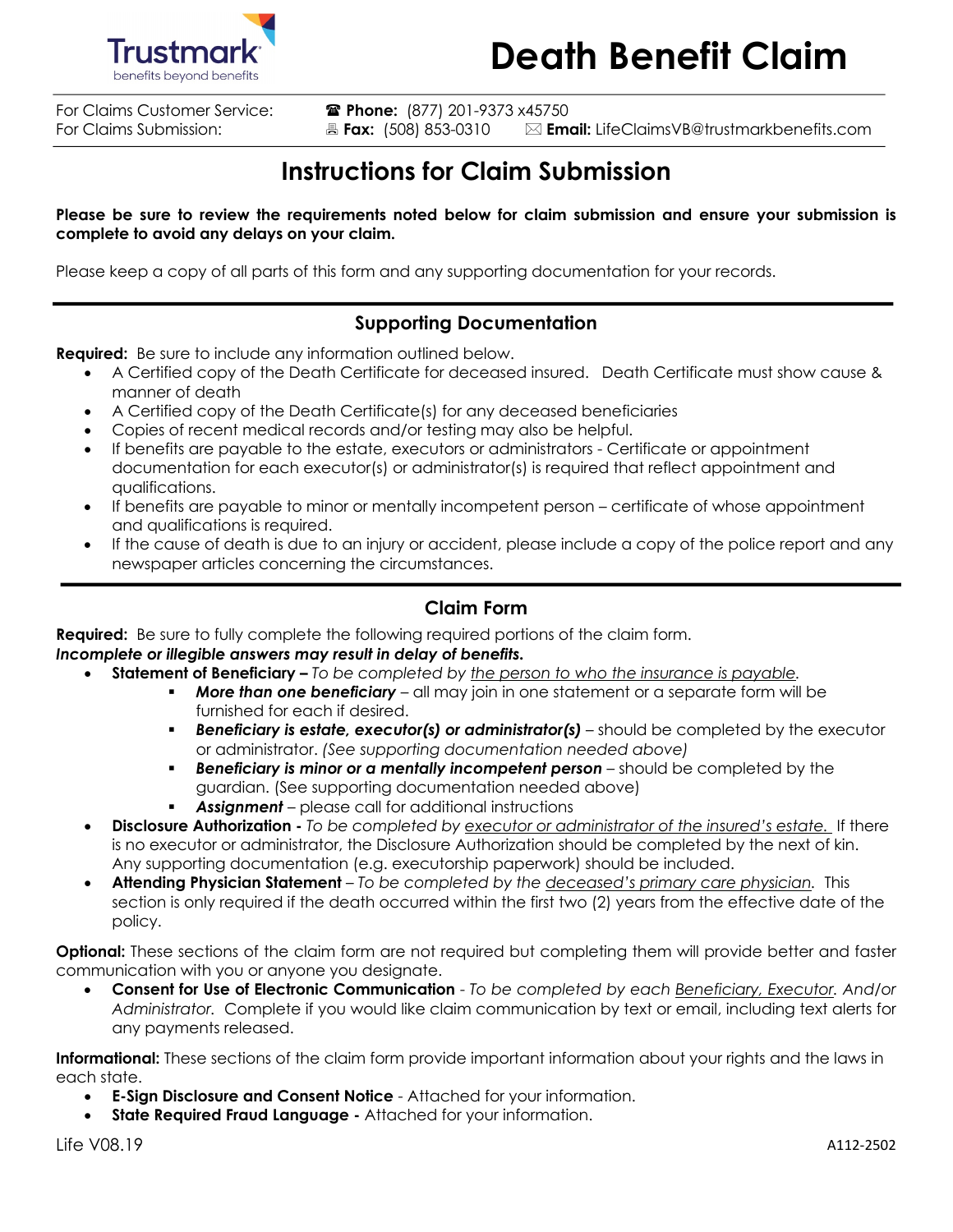

| For Claims Customer Service:<br>For Claims Submission:                           | <b>■ Phone:</b> (877) 201-9373 x45750 |      |       |                 |
|----------------------------------------------------------------------------------|---------------------------------------|------|-------|-----------------|
| <b>Statement of Beneficiary</b>                                                  |                                       |      |       |                 |
|                                                                                  | Deceased's DOB:                       |      |       |                 |
| Residence Address:                                                               |                                       |      |       |                 |
| Street                                                                           |                                       | City | State | <b>Zip Code</b> |
|                                                                                  |                                       |      |       |                 |
| Date of death?<br>Place of death:                                                |                                       |      |       |                 |
|                                                                                  |                                       |      |       |                 |
| Was deceased confined to a hospital at time of death? $\square$ Yes $\square$ No |                                       |      |       |                 |

If yes, where?

Names & addresses of all physicians or practitioners who attended or prescribed for deceased within the five years preceding death

\_\_\_\_\_\_\_\_\_\_\_\_\_\_\_\_\_\_\_\_\_\_\_\_\_\_\_\_\_\_\_\_\_\_\_\_\_\_\_\_\_\_\_\_\_\_\_\_\_\_\_\_\_\_\_\_\_\_\_\_\_\_\_\_\_\_\_\_\_\_\_\_\_\_\_\_\_\_\_\_\_\_\_\_\_\_\_\_\_\_\_\_\_\_\_

| <b>Physician Name</b> | <b>Address</b> | Phone/Fax #'s | <b>Disease or Condition</b> |  |
|-----------------------|----------------|---------------|-----------------------------|--|
|                       |                |               |                             |  |
|                       |                |               |                             |  |
|                       |                |               |                             |  |
|                       |                |               |                             |  |
|                       |                |               |                             |  |

| Names of any medications prescribed for deceased within the five years<br>preceding death |  |  |  |  |  |  |
|-------------------------------------------------------------------------------------------|--|--|--|--|--|--|
| <b>Medication Name</b><br>Reason Prescribed<br><b>Pharmacy Where Filled</b>               |  |  |  |  |  |  |
|                                                                                           |  |  |  |  |  |  |
|                                                                                           |  |  |  |  |  |  |
|                                                                                           |  |  |  |  |  |  |

Over the past three years, how often did the deceased smoke cigarettes or use other tobacco products? ¨ Daily ¨ Weekly ¨ Other ¨ Never ¨ I don't known

If optional settlement is available, and you do not desire payment in one sum, state type of settlement desired: \_\_\_\_\_\_\_\_\_\_\_\_\_\_\_\_\_\_\_\_\_\_\_\_\_\_\_\_\_\_\_\_\_\_\_\_\_\_\_\_\_\_\_\_\_\_\_\_\_\_\_\_\_\_\_\_\_\_\_\_\_\_\_\_\_\_\_\_\_\_\_\_\_\_\_\_\_\_\_\_\_\_\_\_\_\_\_\_\_\_\_\_\_\_\_\_\_\_\_\_\_\_\_\_\_\_\_

\_\_\_\_\_\_\_\_\_\_\_\_\_\_\_\_\_\_\_\_\_\_\_\_\_\_\_\_\_\_\_\_\_\_\_\_\_\_\_\_\_\_\_\_\_\_\_\_\_\_\_\_\_\_\_\_\_\_\_\_\_\_\_\_\_\_\_\_\_\_\_\_\_\_\_\_\_\_\_\_\_\_\_\_\_\_\_\_\_\_\_\_\_\_\_\_\_\_\_\_\_\_\_\_\_\_\_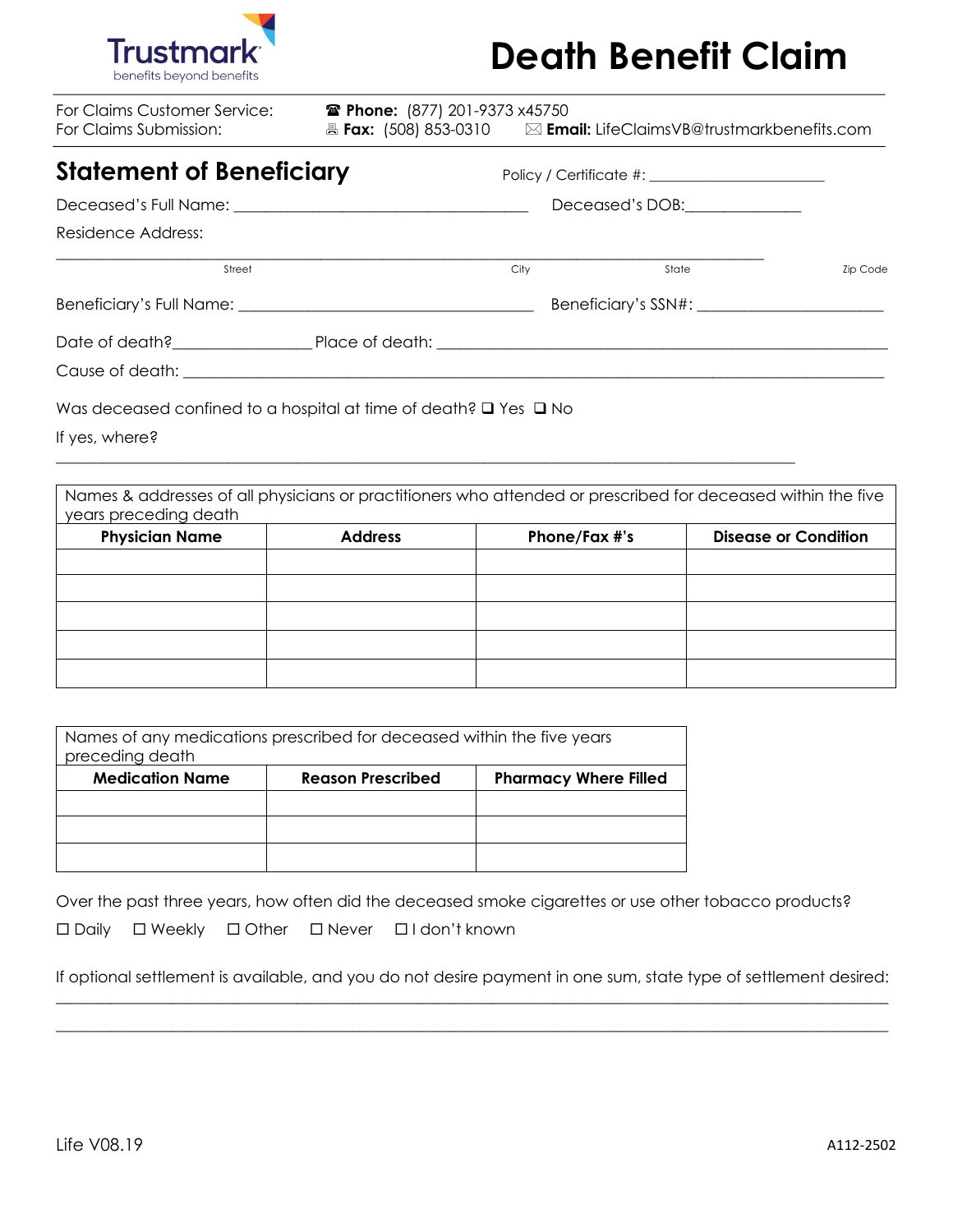



**For Claims Customer Service: Thone:** (877) 201-9373 x45750 For Claims Submission: **Ext:** (508) 853-0310 **Email:** LifeClaimsVB@trustmarkbenefits.com

### **E-Sign Disclosure and Consent Notice**

**This E-Sign Disclosure and Consent Notice ("Notice") applies to all communications, as defined below, for services provided by Trustmark Companies and our affiliates ("Trustmark" or "We"). Under this Notice, communications you receive in electronic form from us will be considered "in writing."**

**By using Trustmark electronic and online services ("Electronic Services"), you acknowledge that your electronic signature is legally binding and shall be treated as a valid signature for all purposes.**

**In addition, by using Trustmark Electronic Services you consent to the entirety of this Notice and affirm that you have access to the hardware and software requirements identified below. You must review and accept the terms of these services. If you choose not to consent to this Notice or you withdraw your consent, you will be restricted from using Electronic Services.**

### **COVERED COMMUNICATIONS**

Includes, but is not limited to disclosures or communications we provide to you regarding our services such as: (i) claim submissions, third party authorizations, overpayment authorizations, fraud notices, terms and conditions, privacy statements or notices and any changes thereto; and (ii) customer service communications (such as claims of error communications) ("Communications").

### **METHODS OF PROVIDING COMMUNICATIONS**

We may provide Communications to you by email or by making them accessible on the Trustmark websites, mobile applications, or mobile websites (including via "hyperlinks" provided online and in e-mails). Communications will be provided online and viewable using browser software or PDF files.

### **HARDWARE AND SOFTWARE REQUIREMENTS**

To access and retain electronic Communications, you must have:

- A valid email address;
- A computer, mobile, tablet or similar device with internet access and current browser software and computer software that is capable of receiving, accessing, displaying, and either printing or storing Communications received from us in electronic form;
- Sufficient storage space to save Communications (whether presented online, in e-mails or PDF) or the ability to print Communications.

We may request that you respond to an email to demonstrate you are able to receive these Communications.

### **HOW TO WITHDRAW YOUR CONSENT**

You may withdraw your consent to receive Communications under this Notice by writing to us at "Attn: E-Sign Disclosure and Consent Notice, 100 North Pkwy, Worcester, MA 01605." Your withdrawal of consent will cancel your agreement to receive electronic Communications, and therefore, your ability to use our Electronic Services.

### **REQUESTING PAPER COPIES OF ELECTRONIC COMMUNICATIONS**

You may request a paper copy of any Communications; we will mail you a copy via U.S. Mail. To request a paper copy, contact us by writing to "Attn: E-Sign Disclosure and Consent Notice, 100 North Pkwy, Worcester, MA 01605." Please provide your current mailing address so we can process this request. Trustmark may charge you a reasonable fee for this service.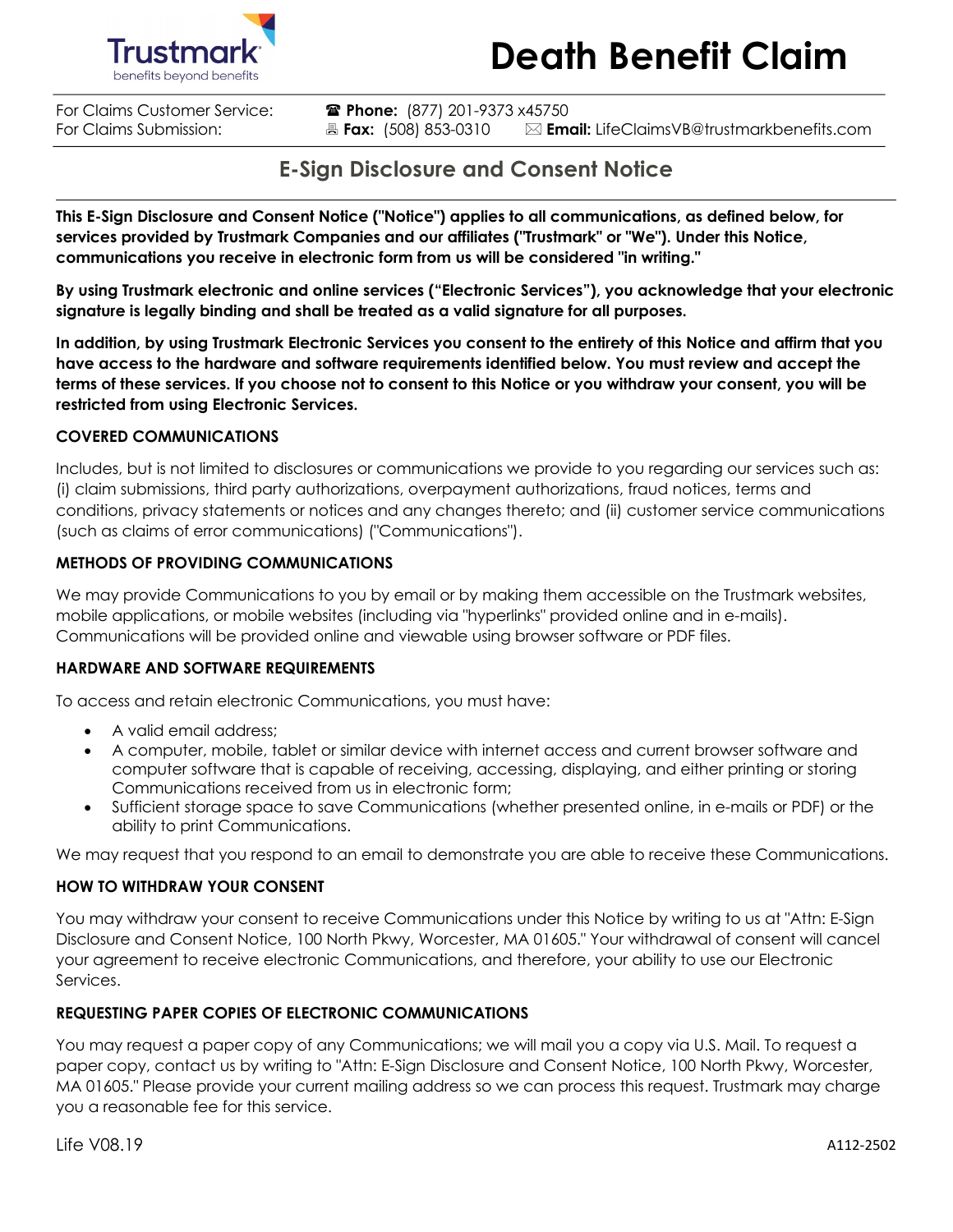



For Claims Customer Service: ( **Phone:** (877) 201-9373 x45750

For Claims Submission: **Ext:** (508) 853-0310 **Email:** LifeClaimsVB@trustmarkbenefits.com

### **UPDATING YOUR CONTACT INFORMATION**

**It is your responsibility to keep your primary email address current so that Trustmark can communicate with you electronically**. You understand and agree that if Trustmark sends you a Communication but you do not receive it because your primary email address on file is incorrect, out of date, blocked by your service provider, or you are otherwise unable to receive electronic Communications, Trustmark will be deemed to have provided the Communication to you; however, we may deem your account inactive. You may not be able to transact using our Online Services until we receive a valid, working primary email address from you.

If you use a spam filter or similar software that blocks or re-routes emails from senders not listed in your email address book, we recommend that you add Trustmark to your email address book so that you can receive Communications by e-mail.

You can update your primary email address or other information by writing to us at "Attn: E-Sign Disclosure and Consent Notice, 100 North Pkwy, Worcester, MA 01605.

#### **FEDERAL LAW**

You acknowledge and agree that your consent to electronic Communications is being provided in connection with a transaction affecting interstate commerce that is subject to the federal Electronic Signatures in Global and National Commerce Act, and that you and we both intend that the Act apply to the fullest extent possible to validate our ability to conduct business with you by electronic means.

#### **TERMINATION/ CHANGES**

We reserve the right, in our sole discretion, to discontinue the provision of your Communications, or to terminate or change the terms and conditions on which we provide Communications. We will provide you with notice of any such termination or change as required by law.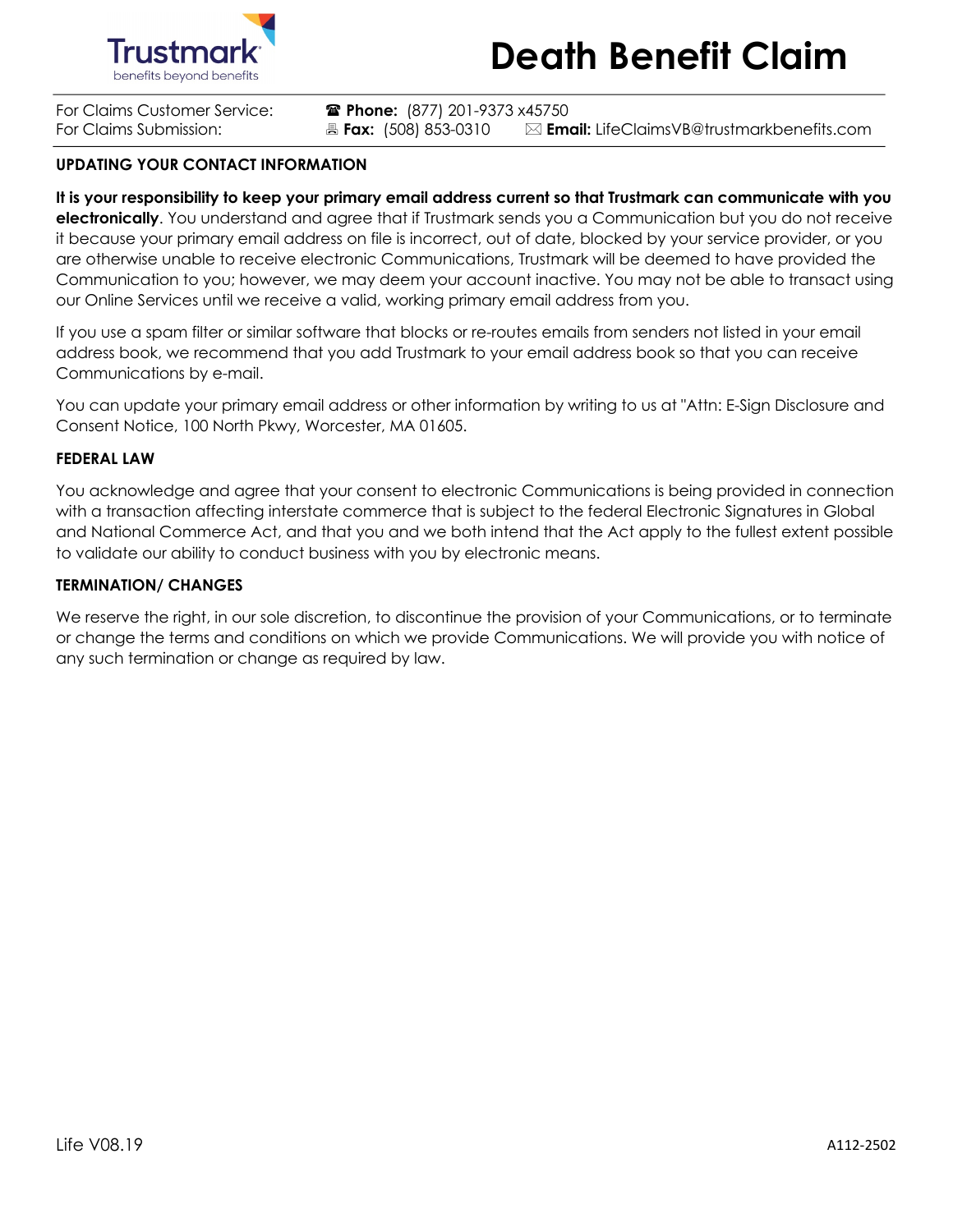

For Claims Customer Service: ( **Phone:** (877) 201-9373 x45750 For Claims Submission: **All Fax:** (508) 853-0310 **X Email:** LifeClaimsVB@trustmarkbenefits.com

## **State Required Fraud Warnings**

**Fraud Statement for the states of Alaska, Delaware, Indiana, Kentucky, Minnesota, Ohio, and Oklahoma, as well as for all States not Specifically Listed:** Any person who knowingly and with intent to defraud an insurer files a statement of claim containing false, incomplete or misleading information may be guilty of insurance fraud, which is a crime."

**Fraud Statement for the state of Arizona:** For your protection, Arizona law requires the following statement on this form: Any person who knowingly presents a false or fraudulent claim for payment of a loss is subject to criminal and civil penalties.

**Fraud Statement for the states of Arkansas, Louisiana, New Mexico, Rhode Island, Texas and West Virginia:** Any person who knowingly presents a false or fraudulent claim for payment of a loss or benefit or knowingly presents false information in an application for insurance is guilty of a crime and may be subject to fines and confinement in prison.

**Fraud Statement for the state of California:** For your protection, California law requires the following to appear: Any person who knowingly presents a false or fraudulent claim for the payment of a loss is guilty of a crime and may be subject to fines and confinement in state prison.

**Fraud Statement for the state of Colorado:** It is unlawful to knowingly provide false, incomplete, or misleading facts or information to an insurance company for the purpose of defrauding or attempting to defraud the company. Penalties may include imprisonment, fines, denial of insurance, and civil damages. Any insurance company or agent of an insurance company who knowingly provides false, incomplete, or misleading facts or information to a policyholder or claimant for the purpose of defrauding or attempting to defraud the policyholder or claimant with regard to a settlement or award payable from insurance proceeds shall be reported to the Colorado Division of Insurance within the Department of Regulatory Agencies.

**Fraud Statement for the District of Columbia, and the states of Maine, Tennessee, Virginia and Washington:** WARNING: It is a crime to provide false or misleading information to an insurer for the purpose of defrauding the insurer or any other person. Penalties include imprisonment and/or fines. In addition, an insurer may deny insurance benefits if false information materially related to a claim was provided by the applicant.

**Fraud Statement for the state of Florida:** Any person who knowingly and with intent to injure, defraud or deceive any insurer, files a statement of claim or an application containing any false, incomplete or misleading information is guilty of a felony of the third degree.

**Fraud Statement for the state of Kentucky:** A person who knowingly and with intent to defraud any insurance company or other person files a statement of claim containing any materially false information or conceals, for the purpose of misleading, information concerning any fact material thereto commits a fraudulent insurance act, which is a crime.

**Fraud Statement for the state of Maryland:** Any person who knowingly and willfully presents a false or fraudulent claim for payment of a loss or benefit or knowingly and willfully presents false information in an application for insurance is guilty of a crime and may be subject to fines and confinement in prison.

**Fraud Statement for the state of New Hampshire:** A person who knowingly and with intent to injure, defraud or deceive an insurance company, files a claim containing false, incomplete or misleading information may be prosecuted under state law.

**Fraud Statement for the state of New Jersey:** Any person who knowingly files a statement of claim containing any false or misleading information is subject to criminal and civil penalties.

**Fraud Statement for the state of Oregon:** Any person who knowingly and with intent to defraud an insurer files a statement of claim containing materially false or misleading information may be guilty of insurance fraud.

**Fraud Statement for the state of Pennsylvania:** Any person who knowingly and with intent to defraud any insurance company or other person files any application for insurance or statement of claim containing any materially false information or conceals for the purpose of misleading, information concerning any fact material thereto commits a fraudulent insurance act, which is a crime and subjects such person to criminal and civil penalties.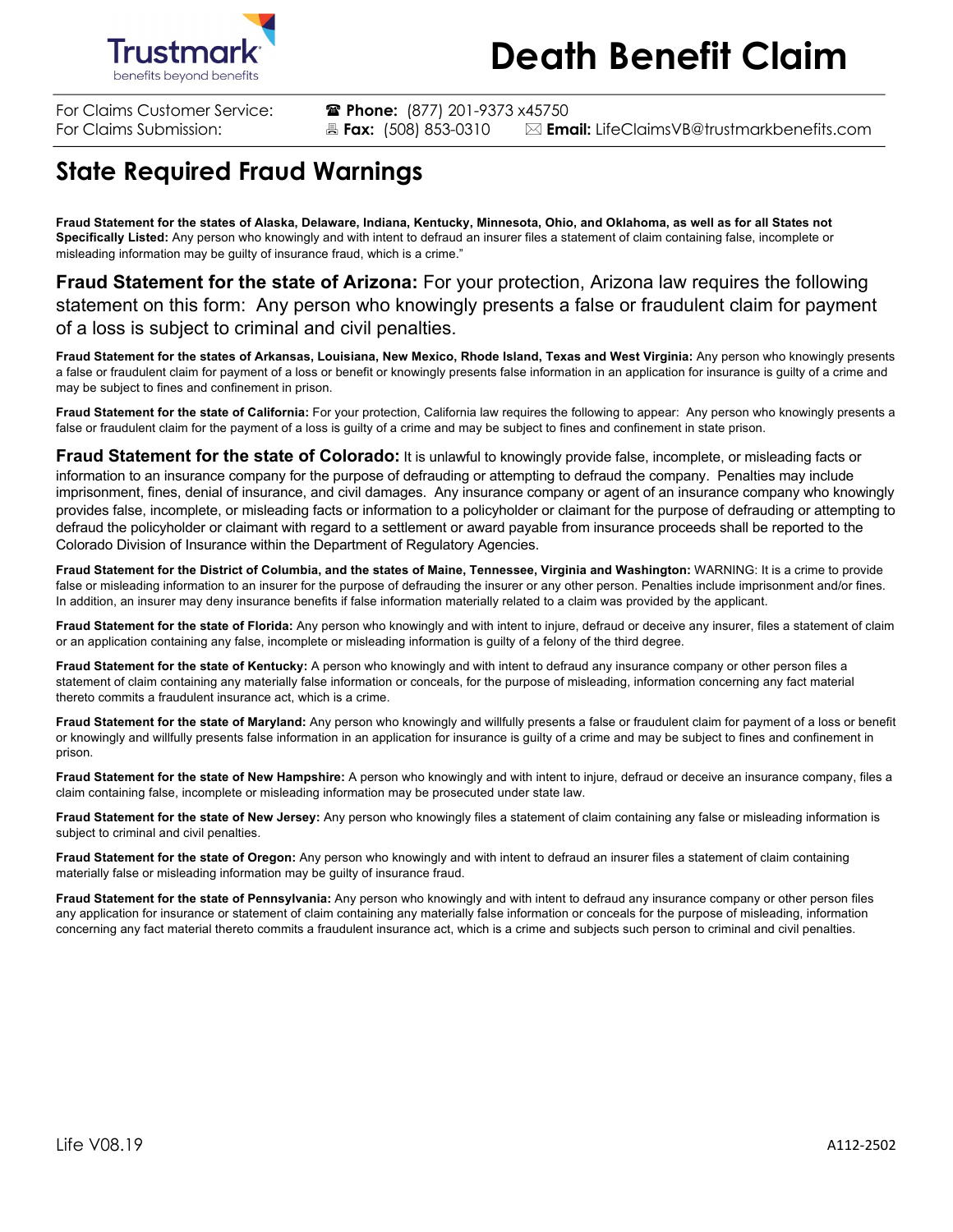



For Claims Customer Service: ( **Phone:** (877) 201-9373 x45750

For Claims Submission: **Ext:** (508) 853-0310 **Email:** LifeClaimsVB@trustmarkbenefits.com

## **DISCLOSURE AUTHORIZATION**

(To be completed by next of kin or excutor or administrator of estate. Please provide copies of any applicable executorships or estate)

### **Insured's name(Patient)(***Please Print***): \_\_\_\_\_\_\_\_\_\_\_\_\_\_\_\_\_\_\_\_\_\_\_\_\_\_\_\_\_\_\_\_\_\_ Last 4 of SSN#\_\_\_\_\_\_\_\_\_\_\_\_\_\_**

I AUTHORIZE any doctor, hospital, clinic, other medical facility or provider of health care, insurer or reinsurer, consumer reporting agency, insurance support organization, insurance agent, employer, financial institution, the Social Security Administration, the Internal Revenue Service, the Veterans Administration, or any other organization or person having any knowledge of me or my health to give to Trustmark Insurance Company and affiliates or its employee and agents, or any consumer reporting agency any information as to cause, treatment, diagnoses, prognoses, consultations, examinations, tests or prescriptions with respect to my physical or mental condition or information concerning me, my occupation, employment history, earnings, credit history or finances or information otherwise needed to determine policy claim benefits due me. This may include, but is not limited to, HIV Infection, any disorder of the immune system, including Acquired Immune Deficiency Syndrome (AIDS), driving records, credit reports, mental illness, or use of alcohol or drugs. I further AUTHORIZE the Social Security Administration to release information or records about me to Trustmark

Insurance Company or its authorized representatives. Such release of Social Security information will be used to adjudicate my claim in accordance with my policy benefits, or to continue my eligibility for benefits. I further request that the Social Security Administration release detailed earnings for up to the last ten years and/or a summary record of total earnings and/or information from master benefit records regarding award, denial or continuing Social Security benefits.

I understand that I may revoke this authorization at any time. Any such revocation is to be in writing, signed and dated by me, and must be forwarded directly to Trustmark Insurance Company. I AGREE the information obtained with this Authorization may be used by Trustmark Insurance Company and affiliates to determine policy claim benefits with respect to me. A photocopy of this Authorization is as valid as the original and I (or my authorized representative) may request a copy. I understand that I may request a copy of any credit report Trustmark receives in connection with this authorization. This Authorization will be in force for the duration of the claim or up to 12 months from the date shown, whichever time period is less. I understand that if I revoke or fail to sign this authorization or alter its content it may affect the handling of my claim, including denial of benefits under my policy. I understand that there is a possibility of redisclosure of information disclosed pursuant to this authorization and that information, once disclosed, may no longer be protected by federal rules governing privacy and confidentiality**.** I understand that I may request a record of redisclosure of any information.

|                                                                                                                                                                                                                               |      | Date Signed: __________________       |                 |
|-------------------------------------------------------------------------------------------------------------------------------------------------------------------------------------------------------------------------------|------|---------------------------------------|-----------------|
| Printed Name:                                                                                                                                                                                                                 |      | Date of Birth: Date of Birth:<br>SSN: |                 |
| Relationship: the contract of the contract of the contract of the contract of the contract of the contract of the contract of the contract of the contract of the contract of the contract of the contract of the contract of |      |                                       |                 |
| Residence Address:                                                                                                                                                                                                            |      |                                       |                 |
| Street                                                                                                                                                                                                                        | Citv | State                                 | <b>Zip Code</b> |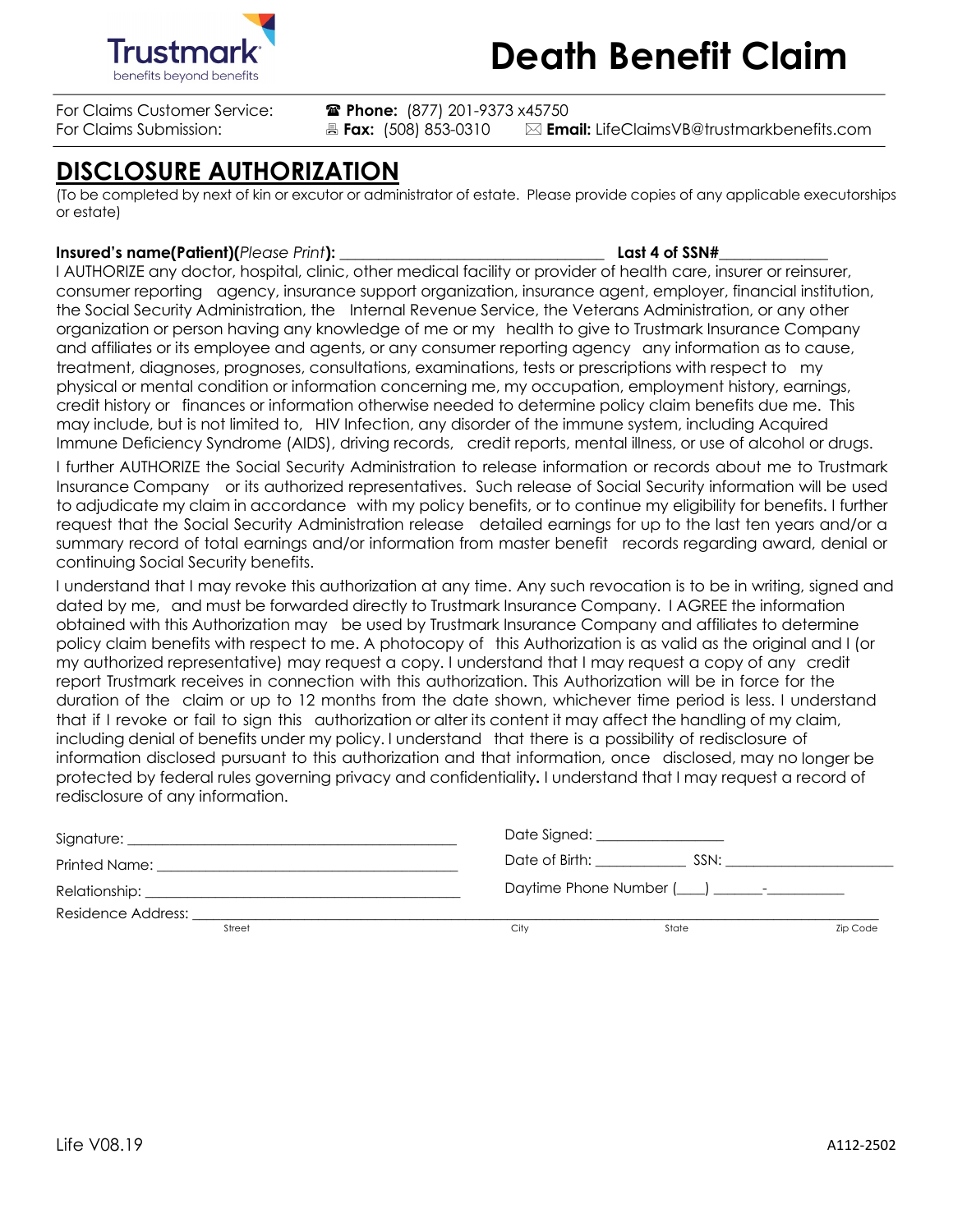

**For Claims Customer Service: Thone:** (877) 201-9373 x45750

For Claims Submission: **Ext:** (508) 853-0310 **Email:** LifeClaimsVB@trustmarkbenefits.com

## **Consent for Use of Electronic Communications**

### *(EMAIL, SMS/MMS TEXT MESSAGING)*

To ensure the best and fastest communication, we would like to communicate with you using either email or text messaging. Please complete this section if we may communicate with you electronically, concerning your claim, benefits, policy, premium or condition.

### **May we communicate with you electronically?**

 $\square$  No

 $\square$  Yes, by Text Messages - Please provide cell phone #: ( $\_\_\_\$ ) -  $\_\_\_\_\_\_\_\_\_\$ 

 $\square$  Yes, by Email Please provide email address:  $\square$ 

If you chose to communicate with us electronically, you should be aware that electronic communication is not secure unless it is encrypted. We strongly encourage you to use encrypted communication when sending sensitive and/or confidential information. By sending sensitive or confidential electronic messages that are not encrypted, you accept the risks of such lack of security and possible lack of confidentiality. If you elect to communicate from your workplace computer, you should also be aware that your employer and its agents, have access to electronic communication between you and us.

### *I understand that by selecting text messaging, regular text messaging rates may apply for any texts I receive from Trustmark and I assume responsibility for any costs associated with these text messages. This consent shall remain in effect unless revoked by notifying Trustmark.*

To ensure a smooth email experience, please be sure that your computer has the most up to date version of Adobe Reader. You should add our email address to your address book contact list and add us to your email server or spam filter approved listing. If you don't see email from us in your email inbox, be sure to check your spam, clutter, junk or bulk email folder. You can choose to stop electronic communication at any time by revoking this authorization. If you no longer wish to communicate via electronic means we will correspond with you via US mail. If you require copies of any communication sent to you by email/text in paper form, please contact us. There is no cost to you to obtain copies of electronic communication in paper format.

*Should you prefer to submit your claims or claims information by U.S. Mail rather than email or fax, please use the following address: Trustmark Insurance P.O. Box 2906, Clinton, IA 52733*

### **Authorization**

I can revoke or update this authorization at any time by notifying Trustmark. This authorization is valid for 24 months. I may request a copy of this authorization and a copy is as valid as the original.

*Policy Owner or Beneficiary Signature Date*

*Printed Name Social Security Number*